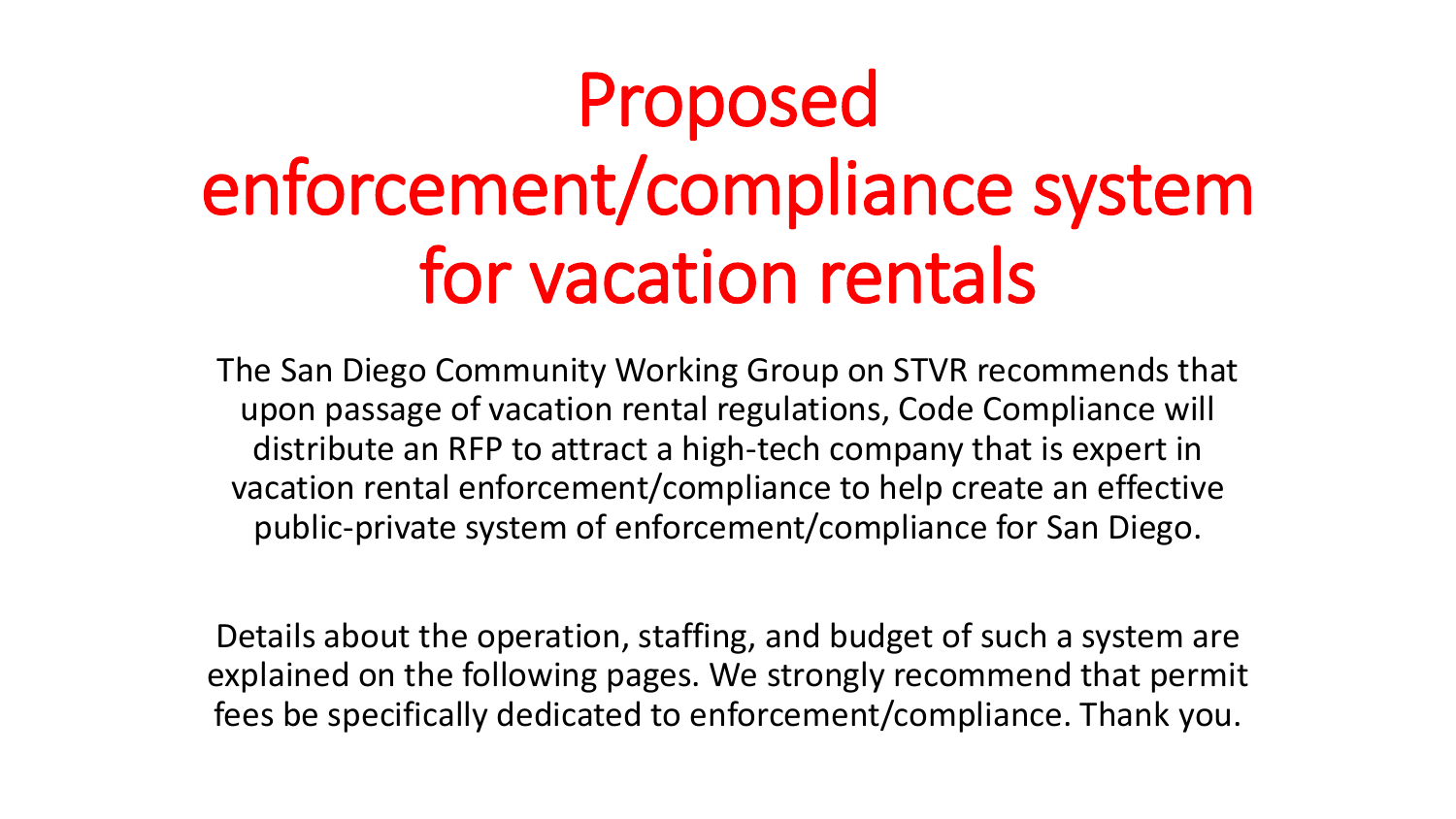## Proposed STR Enforcement Administration

### **Assumptions:**

- 1. 1% STR cap city-wide, plus Mission Beach = 6,481 STVR permits city-wide.
- 2. 1% of STRs will generate a complaint in any 24-hour period = 64.81 complaints per 24 hour period.
- 3. 80% of complaints can be resolved telephonically by code enforcement.
- 4. 20% of complaints will require a response to the property by code enforcement.
- 5. Complaints will skew toward nighttime and weekends, so staff needs to be scheduled accordingly.
- 6. Dispatching a code enforcement officer to a property will take, on average, 3 hours of time including responding, contacting, report writing, and returning to the office.
- 7. Phone resolution takes 30 minutes.
- 8. Code enforcement personnel work an eight-hour shift.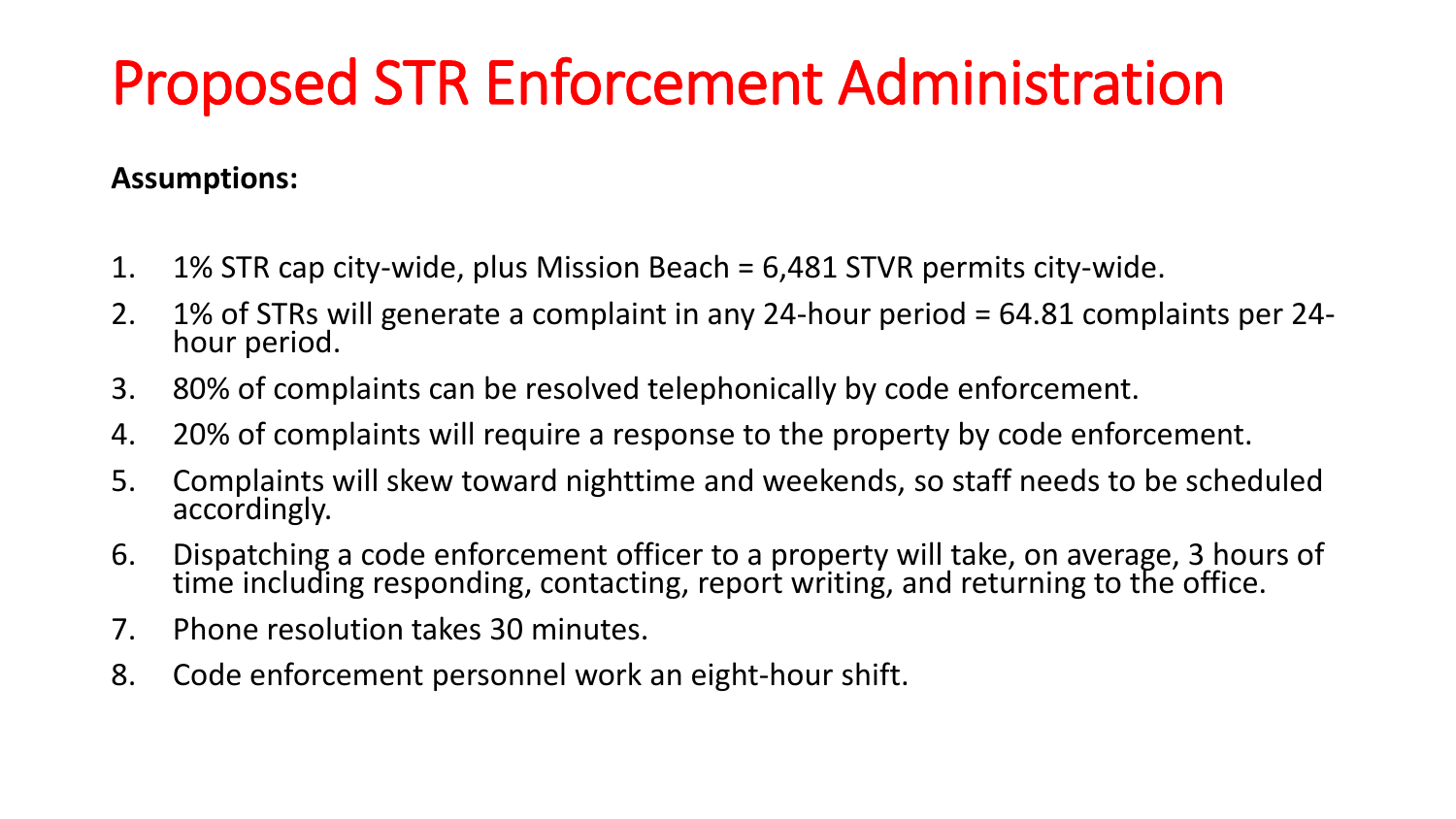## A 24/7 Enforcement System That Works for All

### **The basics of the proposal:**

- 9. A system is created to allow people to call in a complaint 24-hours a day and reach a code enforcement person. (See following pages for charts.)
- 10. The code enforcement person logs the call and, if the situation warrants, either calls the 24-hour representative of the property in question to have them address the problem or dispatches a code enforcement officer and/or police. The complainant is advised that the issue is slated for resolution within 1½ hours. They may call back after that time if the problem is not resolved.
- 11. If the 24-hour contact person for the property cannot be reached within one hour, a violation is logged and personnel are sent to the property to resolve the problem.
- 12. If the 24-hour contact person for the property can be reached, they are given one hour to resolve the issue and report back that it is resolved.
- 13. If the original complainant calls back after 1 ½ hours to report that the problem persists, a code enforcement officer or police are sent.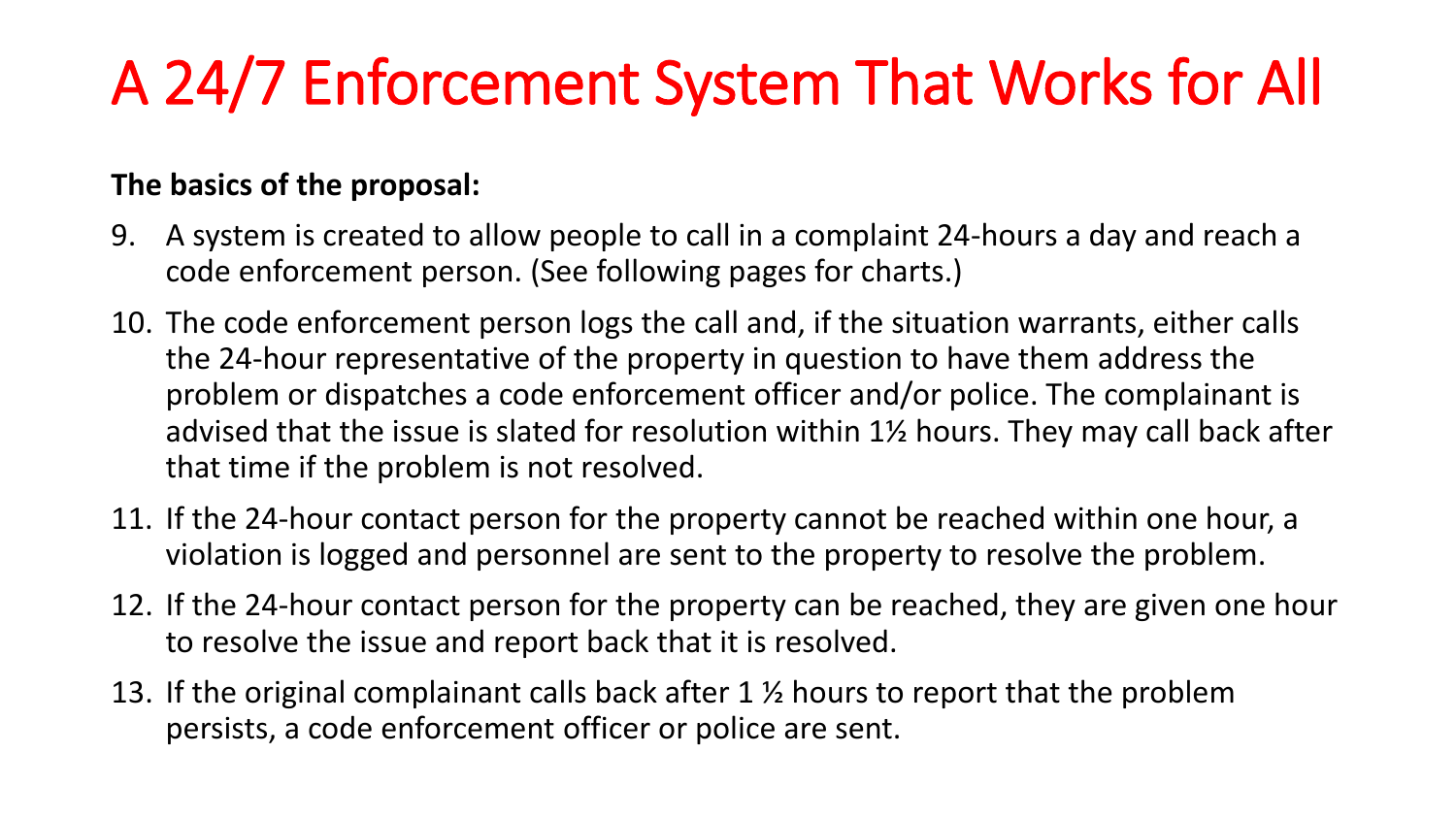### Rapid, computer-based enforcement is the key to a lasting VR solution

This will eliminate the toxic environment that has been a barrier to an enduring vacation rental solution. It will replace the current ineffective enforcement system with a computer/phone-based system operated by Code Compliance and a private partner. It will provide same-day, rapid relief to impacted neighbors. Here's how:

**The City will partner with a high-tech STR enforcement firm to gather 24/7 contact information from permits** for vacation rentals, including owner/contact name & phone number. Then, it will conduct a publicity campaign to educate citizens to call a dedicated vacation rental hotline number with complaints.



**3**

**4**

**1**

#### **The enforcement system will use phone calls to 24/7 contacts to function as the first response to vacation rental complaints.**

- Following a complaint to the vacation rental hotline number, Code Compliance enforcement officers or trained staff from the high-tech partner will call the 24/7 vacation rental contact.
- These calls will explain that a complaint has been made, detail the nature of the complaint, and explain ordinances that may apply.
- The calls also will let the 24/7 contact know that no violation has been determined at this point. However, the 24-7 contact will be advised that if a follow-up complaint is called in after a reasonable period (1 hour), a Code Compliance enforcement officer will be dispatched to investigate the complaint at the site. If the officer determines a violation is occurring, fines may be levied against the vacation rental host and renters.

#### **Track the complaint in real time.**

The complainant will be given an incident number that can be used to track the status of the complaint online. Following the City's call to the vacation rental contact, the time of that call, and one of two messages will be added to a web page dedicated to the complaint on the City's vacation rental web section:

- Contact advised of complaint
- Contact did not answer (a violation of ordinance)

**Complainant may call the vacation rental hotline number back** if the disturbance continues an hour after the time the incident number and message (above) was posted on the City website.

- At that point, the incident will be escalated to require an on-site visit by Code Compliance and/or the police.
- Investigating officers will determine if fines/penalties are warranted.
- If the Code Compliance officer determines police assistance is needed, he/she will make that call.
- The incident will be updated on the City's website and be trackable only by using the incident number (to protect privacy).
- Complainants also can use software to document evidence of violations on the page accessed via the incident number.
- Incident reports will be accessible by the City Attorney's office.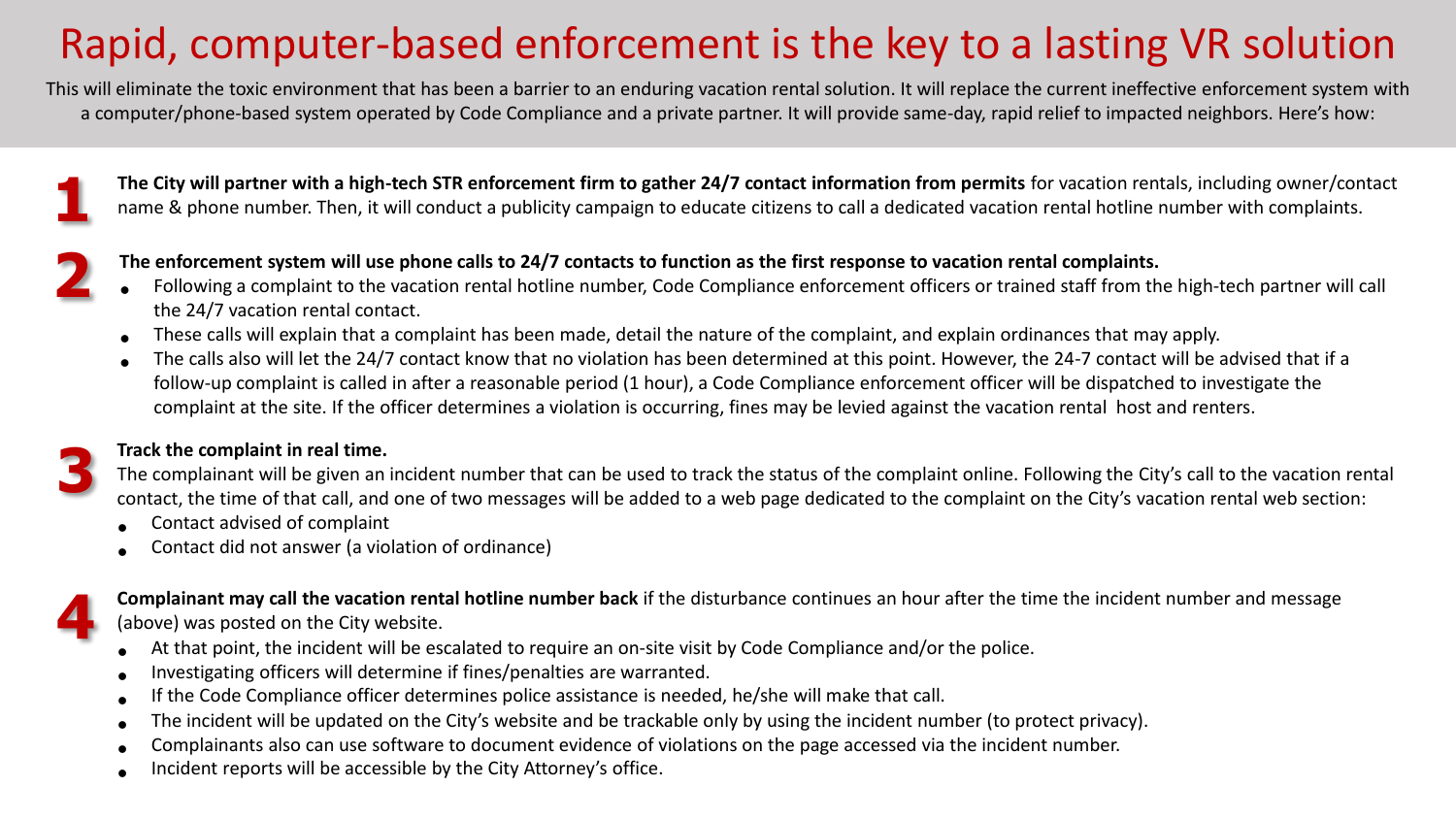## Proposed hours of staffing requirements:

- 14. Phone complaints per day: 6481 x 1% = 64.81 x 80% x 30 minutes = 25.92 hours per day
- 15. On-site responses per day: 6481 x 1% = 64.81 x 20% x 3 hrs = 38.88 hours per day
- 16. Total: 64.8 hours per day average, 453.6 hours per week
- 17. Proposed schedule not including supervision, office staff, etc.

| <b>Shift</b>      | <b>Sunday</b>  | <b>Monday</b> | <b>Tuesday</b> | Wednesday   Thursday |    | <b>Friday</b> | <b>Saturday</b> |
|-------------------|----------------|---------------|----------------|----------------------|----|---------------|-----------------|
| $3$ am-11 am $3C$ |                | 2C            | 2C             | 2C                   | 2C | 3C            | 3C              |
| 11 am-7 $pm$ 3C   |                | 2C            | 2C             | 2C                   | 2C | 3C            | 3C              |
| $7$ pm-3 am       | $\overline{4}$ | 2C            | 2C             | 2C                   | 2C | 4C            | 4C              |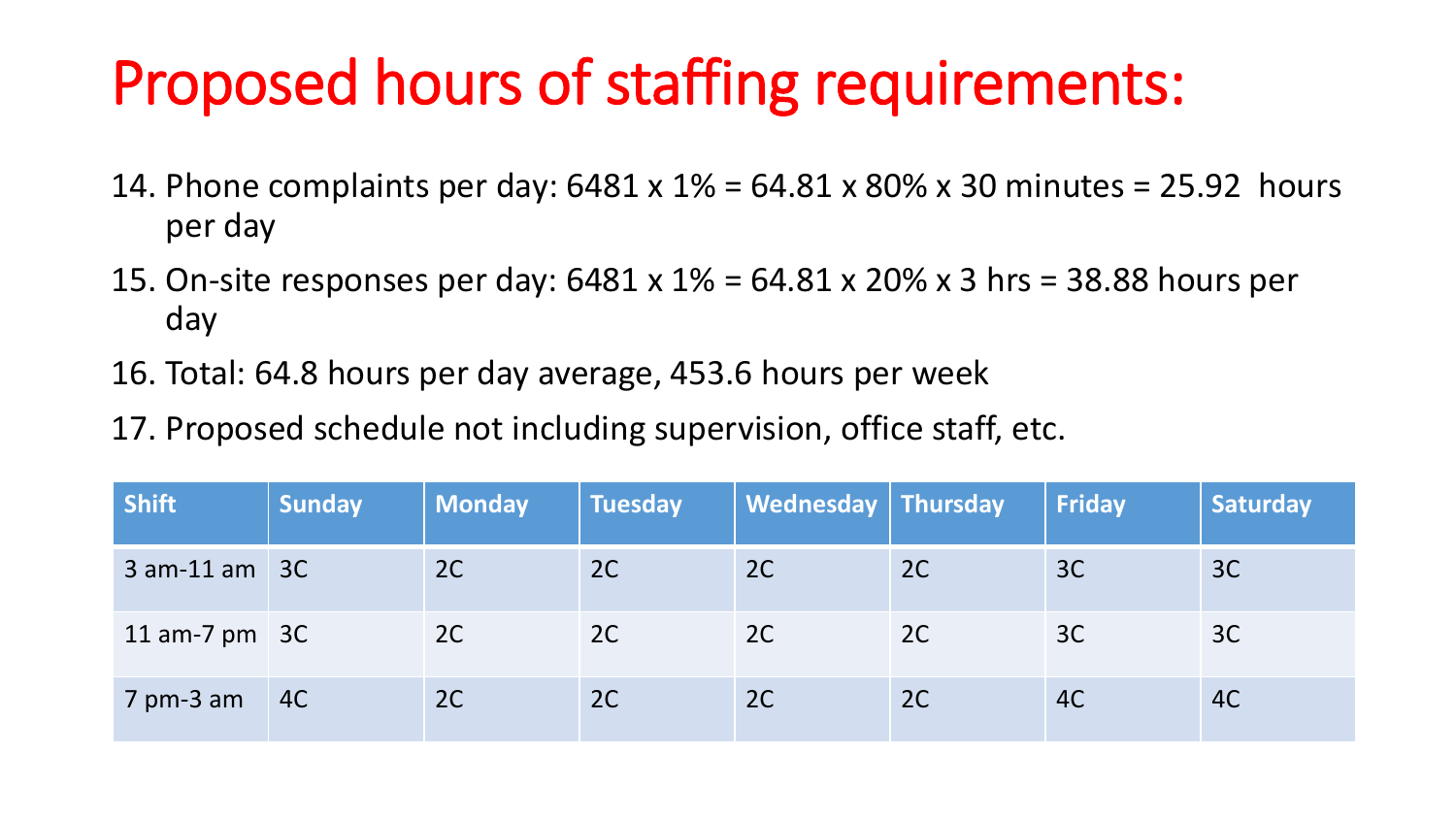## Projected Vacation Rental Enforcement Costs

**It is strongly recommended that permit fees be dedicated to enforcement.**

- 18. The staffing requirements and 24/7 schedule outlined on the previous page would result in 11.34 Code enforcement officers. That is rounded up to 12 officers.
- 19. Additionally, three supervisors (administrators) are recommended. These administrators would supervise staff and work with private partner on compliance.
- 20. An additional 4 Code enforcement officers would be needed to fill in for vacations.
- 21. Combining these, a total of 19 Code Compliance staffers are thus recommended.
- 22. For this projection, \$100,000 is estimated for each staffer, for a total of \$1.9 million.
- 23. An RFP for a high-tech enforcement/compliance partner should be sent out after passage of an ordinance. The cost of a private partner is estimated at \$700,000.
- 24. Additional funding of \$400,000 should be built into the enforcement budget for work done by other departments, publicity campaigns, material costs, etc.
- **25. Total annual vacation rental enforcement costs are thus projected at \$3 million.**